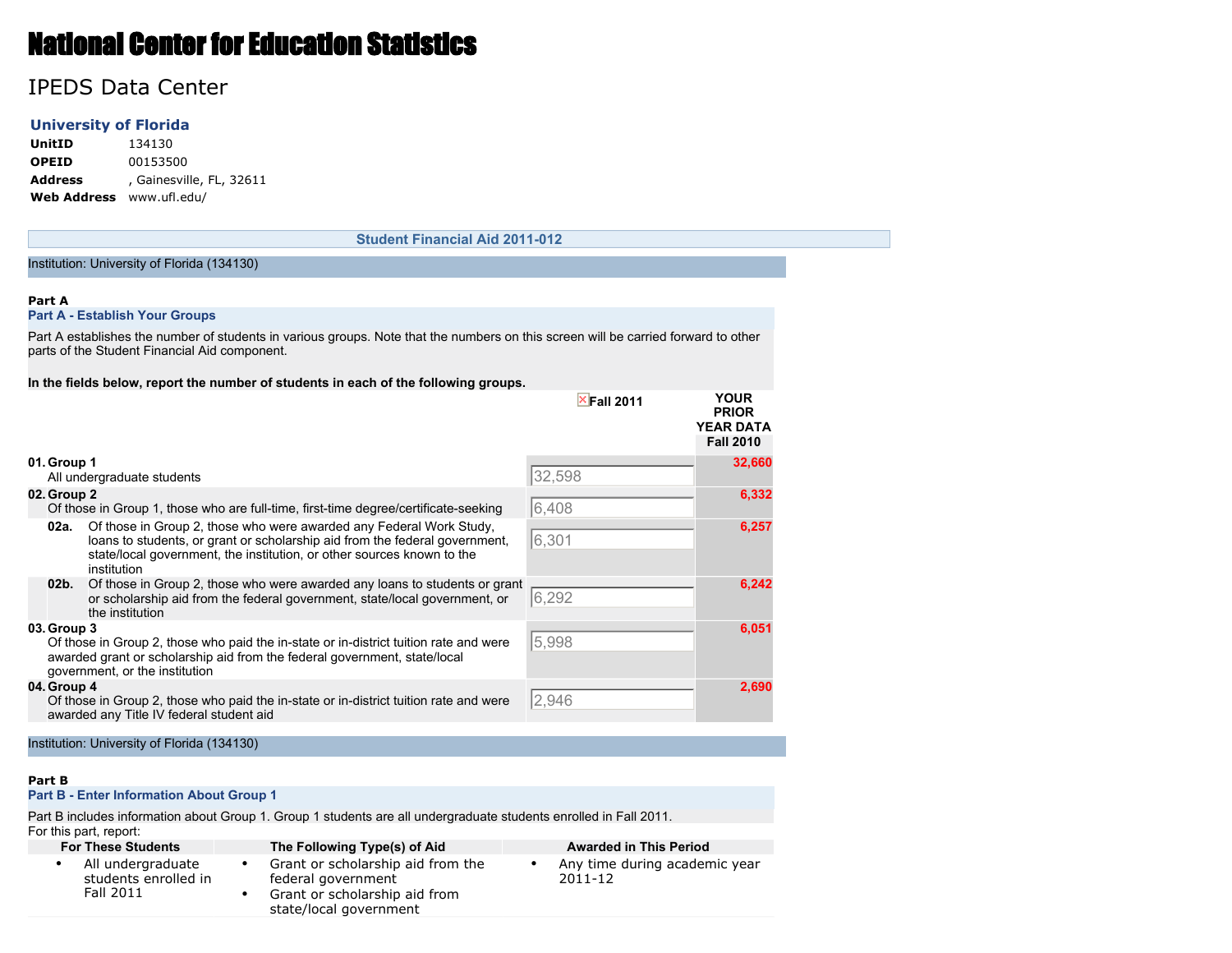- Grant or scholarship aid from the institution
- Grant or scholarship aid from other sources known to the institution
- Loans to students from the federal government

**In the fields below, report the number of Group 1 students and the total amount of aid awarded to these students for each type of aid.**

| Information from Part A:                               | <b>Fall 2011</b> |
|--------------------------------------------------------|------------------|
| Group 1                                                | 32.598           |
| All undergraduate students                             |                  |
| (This number is carried forward from Part A, Line 01.) |                  |
|                                                        |                  |

| <b>Aid Type</b>                                                                                                                                              | 2011-12                                                   |                                                                 |                                                           |                                                               |  |  |  |  |
|--------------------------------------------------------------------------------------------------------------------------------------------------------------|-----------------------------------------------------------|-----------------------------------------------------------------|-----------------------------------------------------------|---------------------------------------------------------------|--|--|--|--|
|                                                                                                                                                              | <b>Number of Group 1 students</b><br>who were awarded aid | Percentage of<br>Group 1<br>students who<br>were awarded<br>aid | <b>Total amount of aid awarded</b><br>to Group 1 students | Average<br>amount of aid<br>awarded to<br>Group 1<br>students |  |  |  |  |
| 01. Grant or scholarship aid<br>from the federal<br>government, state/local<br>government, the institution,<br>and other sources known to<br>the institution | 29,073                                                    | 89                                                              | 172,687,426                                               | 5,940                                                         |  |  |  |  |
| 02. Pell grants                                                                                                                                              | 10,587                                                    | 32                                                              | 44,504,108                                                | 4,204                                                         |  |  |  |  |
| 03. Federal student loans                                                                                                                                    | 11,067                                                    | 34                                                              | 72,306,342                                                | 6,534                                                         |  |  |  |  |

 $\overline{X}$  You may use the space below to provide context for data you've reported above. These context notes may be posted on

**the College Navigator website and should be written to be understood by students and parents.**

Institution: University of Florida (134130)

## **Part C, Page 1**

**Part C, Page 1 - Enter Information about Group 2**

Part C includes information about Group 2. Group 2 students are all full-time, first-time degree/certificate-seeking undergraduate students enrolled in Fall 2011.

**In the fields below, report the number of Group 2 students paying in-district, in-state, and out-of-state tuition rates. If your institution does not offer different rates, report all students as paying in-state tuition rates.**

| <b>Information from Part A:</b>                                                                                                        |                                   | <b>Fall 2011</b>                         |                                          |
|----------------------------------------------------------------------------------------------------------------------------------------|-----------------------------------|------------------------------------------|------------------------------------------|
| Group 2<br>Full-time, first-time degree/certificate-seeking<br>undergraduates<br>(This number is carried forward from Part A, Line 02) |                                   |                                          | 6.408                                    |
| Group 2 students:                                                                                                                      |                                   |                                          | <b>YOUR PRIOR YEAR</b><br><b>DATA</b>    |
|                                                                                                                                        | <b>Fall 2011</b>                  |                                          | <b>Fall 2010</b>                         |
|                                                                                                                                        | <b>Number of Group 2 students</b> | Percentage of<br><b>Group 2 students</b> | Percentage of<br><b>Group 2 students</b> |
| 01. 01a. paying in-district tuition rates                                                                                              |                                   |                                          |                                          |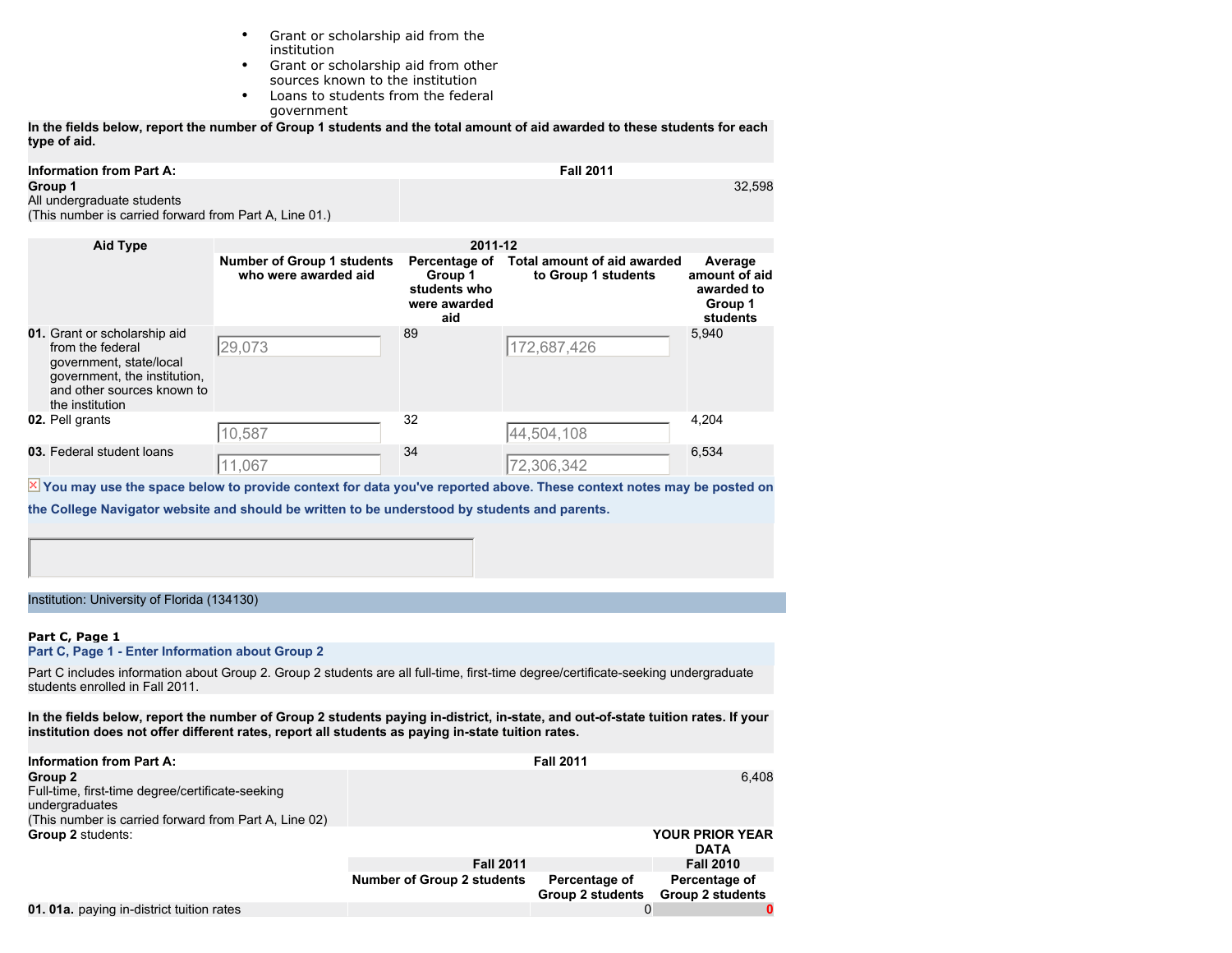| 01b. paying in-state tuition rates                                                                                 | 6,117 | 95 |  |
|--------------------------------------------------------------------------------------------------------------------|-------|----|--|
| <b>01c.</b> paying out-of-state tuition rates                                                                      | 291   |    |  |
| 01d. Unknown (calculated value)<br>This value is calculated using the following<br>formula: [A02-(C01a+C01b+C01c)] |       |    |  |
|                                                                                                                    |       |    |  |

## Institution: University of Florida (134130)

## **Part C, Page 2**

#### **Part C, Page 2 - Enter Information about Group 2**

Part C includes financial aid information about Group 2. Group 2 students are all full-time, first-time degree/certificate-seeking undergraduate students enrolled in Fall 2011.

For this part, report:

| <b>For These Students</b>                                                                                                                                                                                                                                                                                                                                                                               | The Following Type(s) of Aid                                                                                                                                                                                                                                                                                                                                                                                                                                                                                               |                  | <b>Awarded in This Period</b>                                                                                                                             |
|---------------------------------------------------------------------------------------------------------------------------------------------------------------------------------------------------------------------------------------------------------------------------------------------------------------------------------------------------------------------------------------------------------|----------------------------------------------------------------------------------------------------------------------------------------------------------------------------------------------------------------------------------------------------------------------------------------------------------------------------------------------------------------------------------------------------------------------------------------------------------------------------------------------------------------------------|------------------|-----------------------------------------------------------------------------------------------------------------------------------------------------------|
| Full-time, first-time degree/certificate-<br>$\bullet$<br>seeking undergraduate students enrolled in<br>Fall 2011<br>In the fields below, report the number of Group 2 students and the total amount of aid awarded to these students for each<br>type of aid. Enter unduplicated student counts within a category (e.g., Pell grants). However, a student can appear in more<br>than one aid category. | Grant or scholarship aid<br>from the federal<br>government<br>Grant or scholarship aid<br>$\bullet$<br>from state/local<br>qovernment<br>Grant or scholarship aid<br>$\bullet$<br>from the institution<br>Loans to students from<br>the federal government<br>and from other sources,<br>including private or<br>other loans<br>Do not include grant or<br>$\bullet$<br>scholarship aid from<br>private or other sources<br>Do not include PLUS<br>$\bullet$<br>loans or loans made to<br>anyone other than the<br>student | ٠                | Any time during<br>academic year<br>2011-12<br>For program<br>reporters, this is<br>the aid year period<br>from July 1, 2011<br>through June 30,<br>2012. |
| <b>Information from Part A:</b>                                                                                                                                                                                                                                                                                                                                                                         |                                                                                                                                                                                                                                                                                                                                                                                                                                                                                                                            | <b>Fall 2011</b> |                                                                                                                                                           |
| Group 2                                                                                                                                                                                                                                                                                                                                                                                                 |                                                                                                                                                                                                                                                                                                                                                                                                                                                                                                                            |                  | 6,408                                                                                                                                                     |
| Full-time, first-time degree/certificate-seeking undergraduates<br>(This number is carried forward from Part A, Line 02)                                                                                                                                                                                                                                                                                |                                                                                                                                                                                                                                                                                                                                                                                                                                                                                                                            |                  |                                                                                                                                                           |
| Group 2a<br>Of those in Group 2, those who were awarded any Federal Work Study, loans to<br>students, or grant or scholarship aid from the federal government, state/local<br>government, the institution, or other sources known to the institution                                                                                                                                                    |                                                                                                                                                                                                                                                                                                                                                                                                                                                                                                                            |                  | 6,301                                                                                                                                                     |

6,292

| government, the institution, or other sources Known to the institution<br>(This number is carried forward from Part A, Line 02a)                                                                                                                  |       |
|---------------------------------------------------------------------------------------------------------------------------------------------------------------------------------------------------------------------------------------------------|-------|
| Group 2b<br>Of those in Group 2, those who were awarded any loans to students or grant or<br>scholarship aid from the federal government, state/local government, or the<br>institution<br>(This number is carried forward from Part A, Line 02b) | 6.292 |
| Group 3                                                                                                                                                                                                                                           | 5.998 |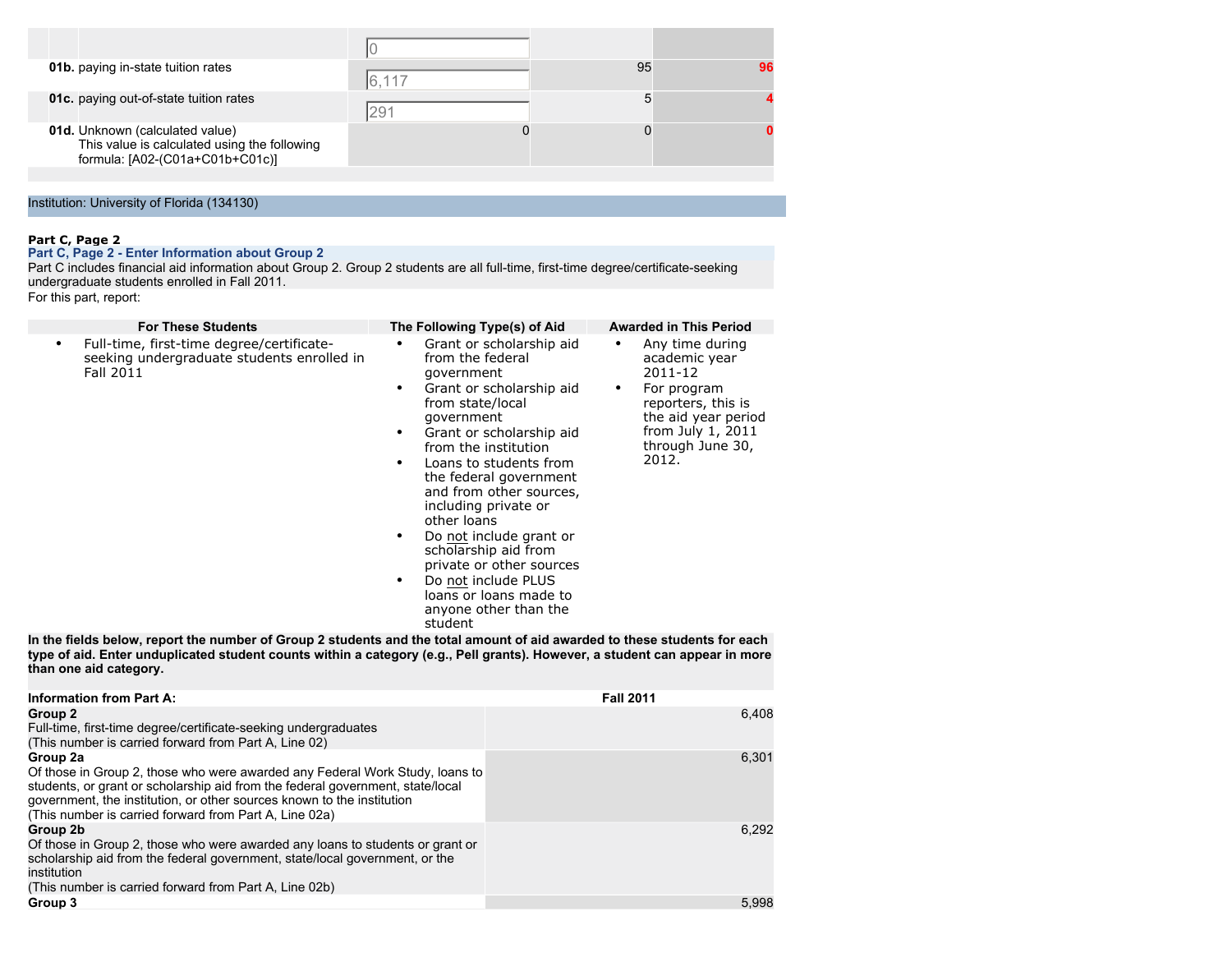| Of those in Group 2, those who were awarded grant or scholarship aid from the<br>federal government, state/local government, or the institution |                                                                                       |                                                              |                                                                           |                                                              |                                                                                                              |                                                           |  |
|-------------------------------------------------------------------------------------------------------------------------------------------------|---------------------------------------------------------------------------------------|--------------------------------------------------------------|---------------------------------------------------------------------------|--------------------------------------------------------------|--------------------------------------------------------------------------------------------------------------|-----------------------------------------------------------|--|
|                                                                                                                                                 | <b>Aid Type</b>                                                                       |                                                              |                                                                           |                                                              |                                                                                                              | <b>YOUR</b><br><b>PRIOR</b><br><b>YEAR</b><br><b>DATA</b> |  |
|                                                                                                                                                 |                                                                                       |                                                              | <b>Fall 2011</b>                                                          |                                                              |                                                                                                              | <b>Fall 2010</b>                                          |  |
|                                                                                                                                                 |                                                                                       | <b>Number of Group 2</b><br>students who were<br>awarded aid | Percentage<br>of Group 2<br><b>students</b><br>who were<br>awarded<br>aid | <b>Total amount of aid</b><br>awarded to Group 2<br>students | Average Average<br>amount amount<br>of aid<br>awarded awarded<br>to Group to Group<br>2<br>students students | of aid<br>2                                               |  |
| 01. Grants or scholarships from the<br>federal government, state/local<br>government, or the institution                                        |                                                                                       | 6,280                                                        |                                                                           | 98 38,303,145                                                | 6,099                                                                                                        | 6,497                                                     |  |
| 02. Federal grants                                                                                                                              |                                                                                       | 2,083                                                        |                                                                           | 33 9,689,893                                                 | $\bigcirc$ 4,652                                                                                             | 5,961                                                     |  |
| 02a.                                                                                                                                            | Pell grants                                                                           | 2,055                                                        | 32                                                                        | 9,001,331                                                    | 4,380                                                                                                        | 4,905                                                     |  |
| 02 <sub>b</sub>                                                                                                                                 | Other federal grants                                                                  | 837                                                          | 13                                                                        | 688,562                                                      | $\bigcirc$ 823                                                                                               | 1,504                                                     |  |
|                                                                                                                                                 | 03. State/local government grants<br>or scholarships<br>(grants/scholarships/waivers) | 6,143                                                        | 96                                                                        | 20,269,556                                                   | 3,300                                                                                                        | 3,497                                                     |  |
| scholarships                                                                                                                                    | 04. Institutional grants or<br>(scholarships/fellowships)                             | 2,444                                                        | 38                                                                        | 8,343,696                                                    | 3,414                                                                                                        | 3,729                                                     |  |
| 05. Loans to students                                                                                                                           |                                                                                       | 1,957                                                        |                                                                           | 31 10,528,088                                                | 5,380                                                                                                        | 4,984                                                     |  |
| 05a.                                                                                                                                            | <b>Federal loans</b>                                                                  | 1,957                                                        | 31                                                                        | 10,007,579                                                   | 5,114                                                                                                        | 4,744                                                     |  |
| 05b.                                                                                                                                            | Other loans<br>(including private<br>loans)                                           | 70                                                           |                                                                           | 520,509                                                      | 7,436                                                                                                        | 7,924                                                     |  |

 $\overline{\mathbb{X}}$  You may use the space below to provide context for the data you've reported above. These context notes may be **posted on the College Navigator website and should be written to be understood by students and parents. For example,**

**institutions may report here other sources of private aid not included in the categories above.**

#### Institution: University of Florida (134130)

#### **Part D**

#### **Part D - Enter Information about Group 3**

Part D includes financial aid information about Group 3. Group 3 students are all full-time, first-time degree/certificate-seeking undergraduate students enrolled in Fall 2011 who paid the in-state or in-district tuition rate and were awarded grant or scholarship aid from the following sources: the federal government, state/local government, or the institution. The information you report in this part will be used in Part F to calculate average institutional net price.

For this part report:

| <b>For These Students</b> | The Following Type(s) of Aid                              | <b>Awarded in This Period</b> |
|---------------------------|-----------------------------------------------------------|-------------------------------|
|                           | • Grant or scholarship aid from the federal<br>aovernment |                               |
|                           |                                                           |                               |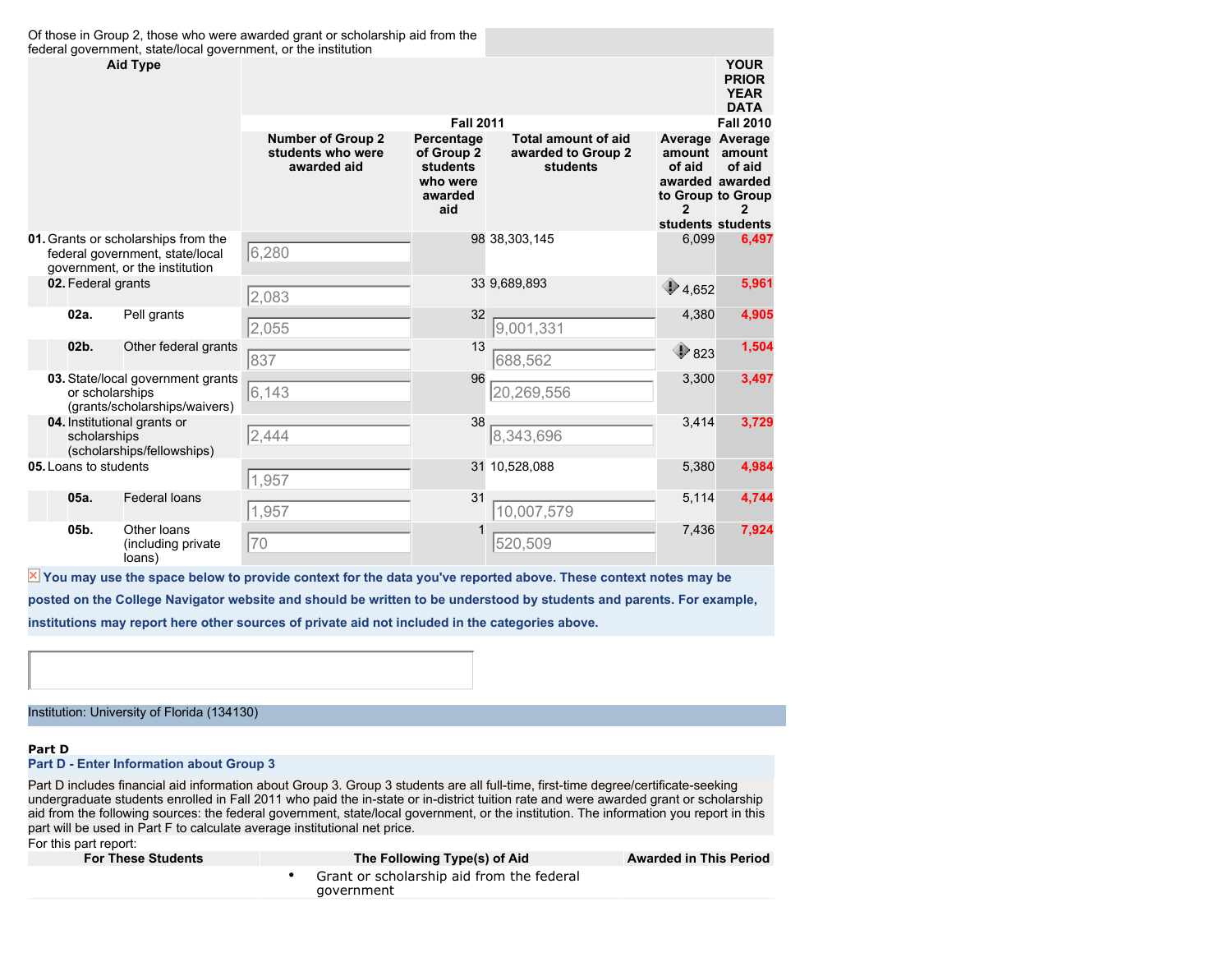| $\bullet$                       | degree/certificate-seeking<br>undergraduate students<br>enrolled in Fall 2011 who<br>paid the in-state or in-<br>district tuition rate and<br>were awarded grant or<br>scholarship aid from the<br>following sources: the<br>federal government,<br>state/local government, or<br>the institution<br>Do not include students<br>who were awarded only<br>grant or scholarship aid<br>from private or other<br>sources, or students who<br>were awarded only non-<br>grant aid | $\bullet$ | government<br>private or other sources                                                                          | Grant or scholarship aid from the institution<br>Do not include grant or scholarship aid from<br>In the fields below, report the number of Group 3 students with each type of living arrangement and the total amount of |                                                                      | during<br>academic year<br>2011-12                                   |
|---------------------------------|-------------------------------------------------------------------------------------------------------------------------------------------------------------------------------------------------------------------------------------------------------------------------------------------------------------------------------------------------------------------------------------------------------------------------------------------------------------------------------|-----------|-----------------------------------------------------------------------------------------------------------------|--------------------------------------------------------------------------------------------------------------------------------------------------------------------------------------------------------------------------|----------------------------------------------------------------------|----------------------------------------------------------------------|
| students.                       |                                                                                                                                                                                                                                                                                                                                                                                                                                                                               |           |                                                                                                                 | grant or scholarship aid from the federal government, state/local government, or the institution awarded to these                                                                                                        |                                                                      |                                                                      |
| <b>Information from Part A:</b> |                                                                                                                                                                                                                                                                                                                                                                                                                                                                               |           |                                                                                                                 | 2011-2012                                                                                                                                                                                                                | <b>YOUR</b><br><b>PRIOR</b><br><b>YEAR</b><br><b>DATA</b>            | <b>YOUR</b><br><b>PRIOR</b><br><b>YEAR</b><br><b>DATA</b>            |
| Group 3                         | Full-time, first-time degree/certificate-seeking undergraduate students<br>scholarship aid from the following sources: the federal government,<br>state/local government, or the institution<br>(This number is carried forward from Part A, Line 03)                                                                                                                                                                                                                         |           | who paid the in-state or in-district tuition rate and were awarded grant or                                     | 5,998                                                                                                                                                                                                                    | 2010-2011<br>6,051                                                   | 2009-2010<br>6,025                                                   |
| 01.                             | following living arrangements:                                                                                                                                                                                                                                                                                                                                                                                                                                                |           | Report the number of Group 3 students with the                                                                  | 2011-12                                                                                                                                                                                                                  | <b>YOUR</b><br><b>PRIOR</b><br><b>YEAR</b><br><b>DATA</b><br>2010-11 | <b>YOUR</b><br><b>PRIOR</b><br><b>YEAR</b><br><b>DATA</b><br>2009-10 |
|                                 | 01a.                                                                                                                                                                                                                                                                                                                                                                                                                                                                          | On-campus |                                                                                                                 | 5,300                                                                                                                                                                                                                    | 4,213                                                                | 4,076                                                                |
|                                 | 01 <sub>b</sub>                                                                                                                                                                                                                                                                                                                                                                                                                                                               |           | Off-campus (with family)                                                                                        | 60                                                                                                                                                                                                                       | 50                                                                   | 72                                                                   |
|                                 | 01c.                                                                                                                                                                                                                                                                                                                                                                                                                                                                          |           | Off-campus (not with family)                                                                                    | $\bigcirc$ 599                                                                                                                                                                                                           | 394                                                                  | 471                                                                  |
|                                 | 01d.                                                                                                                                                                                                                                                                                                                                                                                                                                                                          |           | Unknown (calculated)<br>This value is calculated using<br>the following formula: [A03-<br>(D01a+D01b+D01c)]     | 39                                                                                                                                                                                                                       | 1,394                                                                | 1,406                                                                |
| 02.                             | from the federal government, state/local<br>students                                                                                                                                                                                                                                                                                                                                                                                                                          |           | Report the total amount of grant or scholarship aid<br>government, or the institution awarded to Group 3        | 33,281,533                                                                                                                                                                                                               |                                                                      | 37,529,189 34,089,099                                                |
| 03.                             | Average grant or scholarship aid from the federal<br>awarded to Group 3 students (calculated value).<br>[D02/A03]                                                                                                                                                                                                                                                                                                                                                             |           | government, state/local government, or the institution<br>This value is calculated using the following formula: | 5,549                                                                                                                                                                                                                    | 6,202                                                                | 5,658                                                                |

• Grant or scholarship aid from state/local

• Full-time, first-time

**You may use the space below to provide context for the data you've reported above.**

г

academic year 2011-12

• Any time during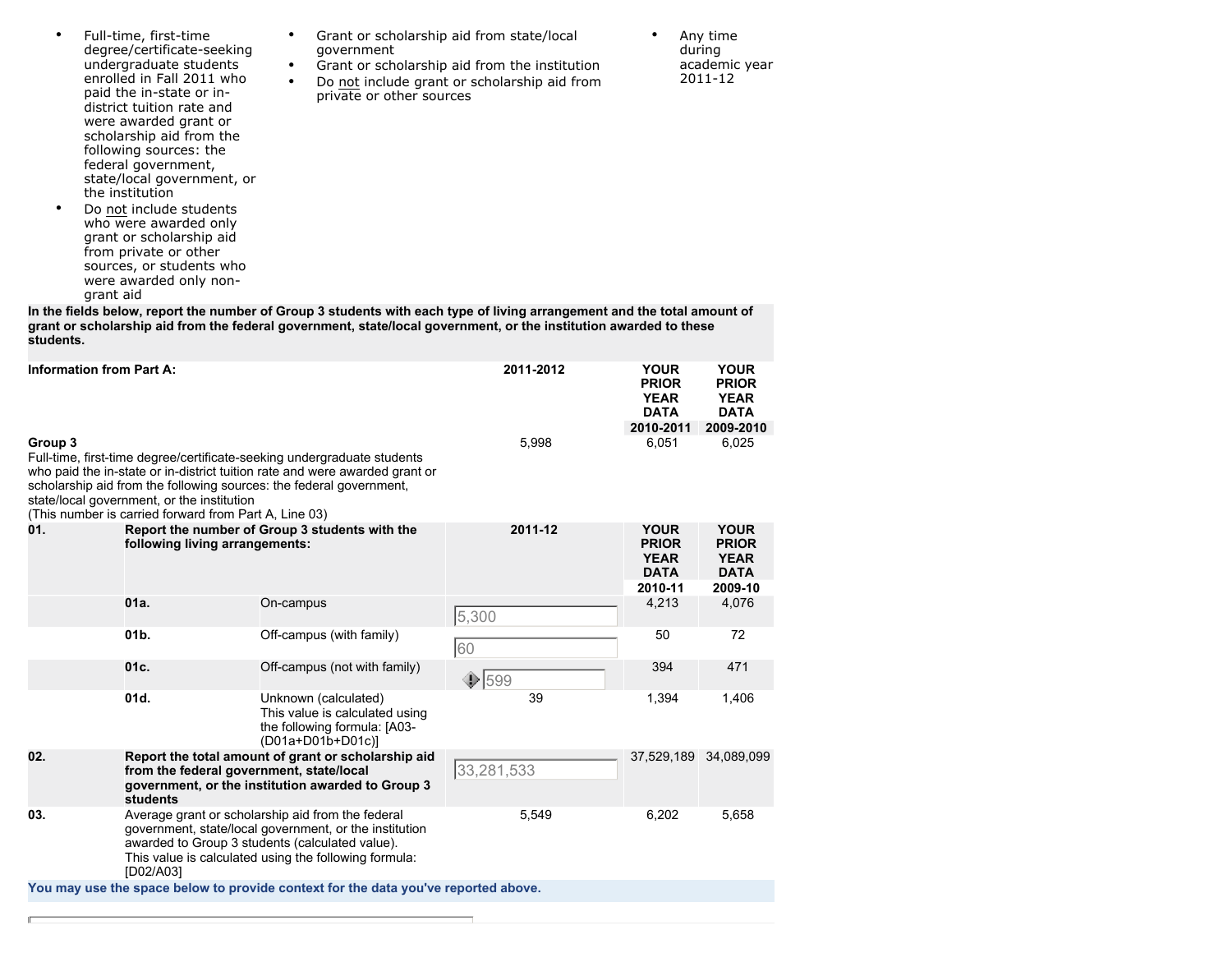#### **Part E**

#### **Part E – Enter Information about Group 4**

Part E includes financial aid information about Group 4. Group 4 students are all full-time, first-time degree/certificate-seeking undergraduate students enrolled in Fall 2011 who paid the in-state or in-district tuition rate and were awarded any Title IV federal student aid, including federal grants or federal student loans. The information you report in this part will be used in Part G to calculate average institutional net price by income level. For this part, report:<br>**For These Students** 

•Full-time, first-time degree/certificate-seeking undergraduate students enrolled in Fall 2011 who paid the in-state or indistrict tuition rate and were awarded any Title IV federal student aid

- **Following Type(s) of Aid Awarded in This Period**
- Grant or scholarship aid from the federal government
- Grant or scholarship aid from state/local government<br>• Grant or scholarship aid from the institution
- Grant or scholarship aid from the institution
- Do not include grant or scholarship aid from private or other sources
- Do not include loan amounts
- Do not include Federal Work Study amounts

#### **In the fields below, report the number of Group 4 students with each type of living arrangement and the total amount of grant or scholarship aid from the federal government, state/local government, or the institution awarded to these students by income level.**

|                        | <b>Information from Part A:</b> |                                                       |                                                                                                                                                                    | 2011-12                                                                                                                                                                                             | 2010-11                                                                                                                                                                               | 2009-10                                                                                                                                                                                                            |
|------------------------|---------------------------------|-------------------------------------------------------|--------------------------------------------------------------------------------------------------------------------------------------------------------------------|-----------------------------------------------------------------------------------------------------------------------------------------------------------------------------------------------------|---------------------------------------------------------------------------------------------------------------------------------------------------------------------------------------|--------------------------------------------------------------------------------------------------------------------------------------------------------------------------------------------------------------------|
| Group 4<br>student aid |                                 | (This number is carried forward from Part A, Line 04) | Full-time, first-time degree/certificate-seeking undergraduate students who<br>paid the in-state or in-district tuition rate and were awarded any Title IV federal | 2,946                                                                                                                                                                                               | 2,690                                                                                                                                                                                 | 2,636                                                                                                                                                                                                              |
| 01.                    | living arrangements:            |                                                       | Report the number of Group 4 students with the following                                                                                                           | 2011-12                                                                                                                                                                                             | <b>YOUR PRIOR</b><br><b>YEAR DATA</b>                                                                                                                                                 | <b>YOUR</b><br><b>PRIOR</b><br><b>YEAR DATA</b>                                                                                                                                                                    |
|                        |                                 |                                                       |                                                                                                                                                                    |                                                                                                                                                                                                     | 2010-11                                                                                                                                                                               | 2009-10                                                                                                                                                                                                            |
|                        | 01a.                            | On-campus                                             |                                                                                                                                                                    | 2,625                                                                                                                                                                                               | 2,409                                                                                                                                                                                 | 2,268                                                                                                                                                                                                              |
| 01b.                   |                                 | Off-campus (with family)                              |                                                                                                                                                                    | 34                                                                                                                                                                                                  | 28                                                                                                                                                                                    | 56                                                                                                                                                                                                                 |
|                        | 01c.                            | Off-campus (not with family)                          |                                                                                                                                                                    | 287                                                                                                                                                                                                 | 253                                                                                                                                                                                   | 309                                                                                                                                                                                                                |
| 01d.                   |                                 | Unknown (calculated)<br>[A04-(E01a+E01b+E01c)]        | This value is calculated using the formula:                                                                                                                        | 0                                                                                                                                                                                                   | $\mathbf{0}$                                                                                                                                                                          | 3                                                                                                                                                                                                                  |
|                        |                                 |                                                       |                                                                                                                                                                    | 2011-12                                                                                                                                                                                             |                                                                                                                                                                                       |                                                                                                                                                                                                                    |
|                        |                                 |                                                       | <b>Number of Group 4</b><br>students who were<br>awarded any Title IV aid                                                                                          | <b>Number of Group 4</b><br>students who were<br>awarded any grant or<br>scholarship aid from the<br>following sources: the<br>federal government,<br>state/local government, or<br>the institution | Total amount of grant or<br>scholarship aid awarded to<br>Group 4 students from the<br>following sources: the<br>federal government,<br>state/local government, or<br>the institution | Average<br>amount of<br>grant or<br>scholarship<br>aid awarded<br>to Group 4<br>students<br>from the<br>following<br>sources: the<br>federal<br>government,<br>state/local<br>government,<br>or the<br>institution |

• Any time during academic year 2011-12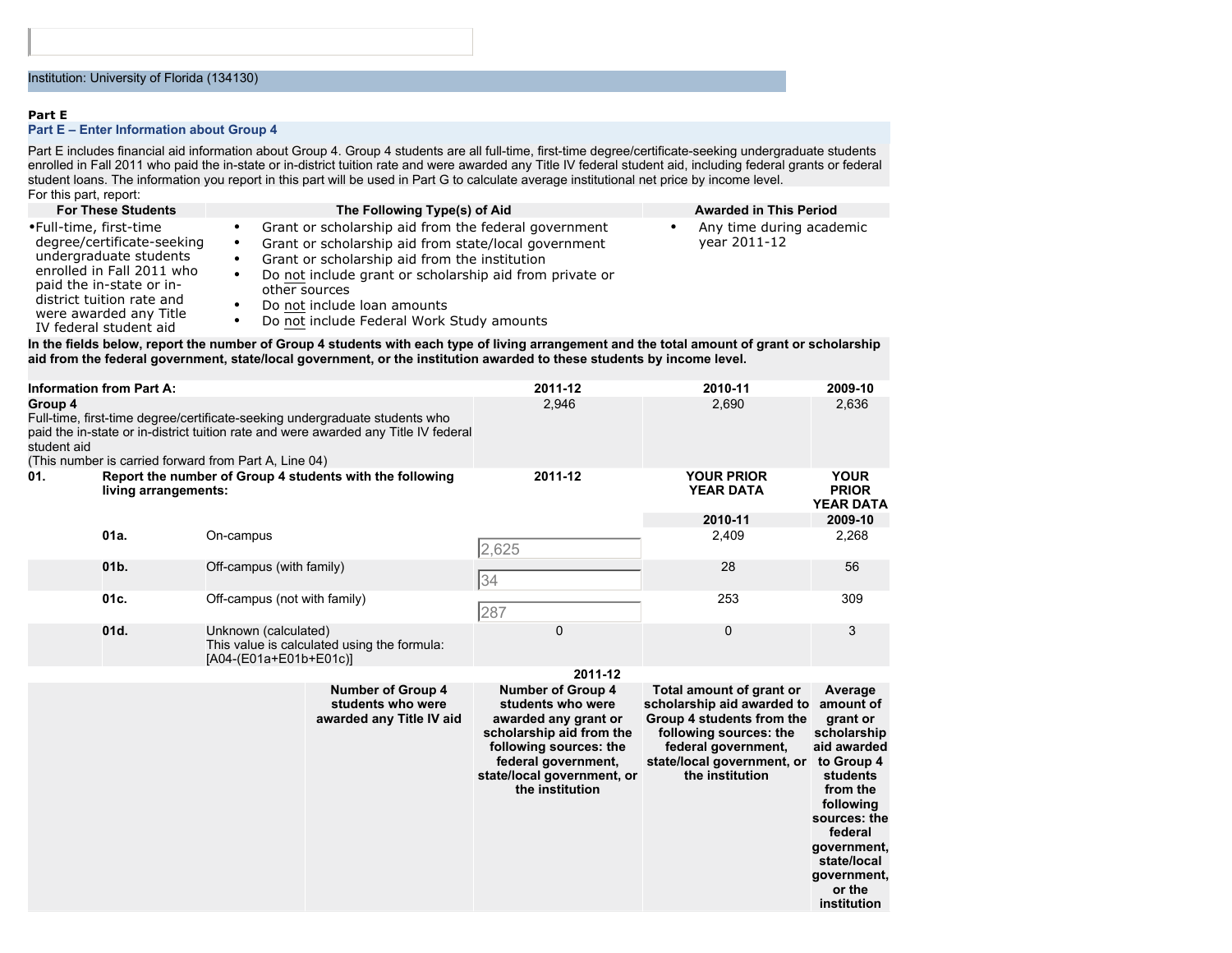|     |                       |                                   | Col. 1 | Col. 2  | Col. 3     | Col. 4 |
|-----|-----------------------|-----------------------------------|--------|---------|------------|--------|
| 02. | <b>X</b> Income level |                                   |        |         |            |        |
|     | 02a.                  | \$0-30,000                        |        |         |            | 12,094 |
|     |                       |                                   | 453    | 451     | 5,478,416  |        |
|     | $02b$ .               | \$30,001-48,000                   |        |         |            | 11,602 |
|     |                       |                                   | 366    | 362     | 4,246,511  |        |
|     | 02c.                  | \$48,001-75,000                   |        |         |            | 11,326 |
|     |                       |                                   | 531    | 525     | 6,014,285  |        |
|     | 02d.                  | \$75,001-110,000                  |        |         |            | 7,432  |
|     |                       |                                   | 496    | 461     | 3,686,095  |        |
|     | 02e.                  | \$110,001 and                     |        |         |            | 3,806  |
|     |                       | more                              | 1,100  | 214     | 4,186,576  |        |
|     | 02f.                  | <b>Total all income</b><br>levels | 2,946  | 2,013   | 23,611,883 | 8,015  |
|     |                       |                                   |        | 2010-11 |            |        |
|     |                       |                                   | Col. 1 | Col. 2  | Col. 3     | Col. 4 |
| 03. | Income level          |                                   |        |         |            |        |
|     | 03a.                  | \$0-30,000                        | 377    | 377     | 5,280,227  | 14,006 |
|     | 03b.                  | \$30,001-48,000                   | 295    | 295     | 4,055,227  | 13,747 |
|     | 03c.                  | \$48,001-75,000                   | 496    | 491     | 6,609,575  | 13,326 |
|     | 03d.                  | \$75,001-110,000                  | 526    | 470     | 4,907,283  | 9,329  |
|     | 03e.                  | \$110,001 and<br>more             | 996    | 177     | 4,502,543  | 4,521  |
|     | 03f.                  | <b>Total all income</b><br>levels | 2,690  | 1,810   | 25,354,855 | 9,426  |
|     |                       |                                   |        | 2009-10 |            |        |
|     |                       |                                   | Col. 1 | Col. 2  | Col. 3     | Col. 4 |
| 04. | Income level          |                                   |        |         |            |        |
|     | 04a.                  | \$0-30,000                        | 418    | 413     | 5,355,028  | 12,811 |
|     | 04b.                  | \$30,001-48,000                   | 291    | 289     | 3,693,862  | 12,694 |
|     | 04c.                  | \$48,001-75,000                   | 428    | 426     | 5,113,410  | 11,947 |
|     | 04d.                  | \$75,001-110,000                  | 460    | 418     | 3,807,395  | 8,277  |
|     | 04e.                  | \$110,001 and<br>more             | 1,039  | 181     | 4,138,355  | 3,983  |
|     | 04f.                  | <b>Total all income</b><br>levels | 2,636  | 1,727   | 22,108,050 | 8,387  |
|     |                       |                                   |        |         |            |        |

**You may use the space below to provide context for the data you've reported above.**

Institution: University of Florida (134130)

#### **Part F**

## **Part F – Net Price Calculation for Group 3**

The following net price calculation is based on information that your institution reported in the Institutional Characteristics component and the Student Financial Aid component. For more information about the data your institution reported in the Institutional Characteristics component, please contact your institution's IPEDS Keyholder.

|     |                                                                            | 2011-12 | <b>YOUR PRIOR</b><br><b>YEAR DATA</b> | <b>YOUR PRIOR</b><br><b>YEAR DATA</b> |  |
|-----|----------------------------------------------------------------------------|---------|---------------------------------------|---------------------------------------|--|
|     |                                                                            |         | 2010-11                               | 2009-10                               |  |
|     | <b>Components of cost of attendance</b>                                    |         |                                       |                                       |  |
| 01. | Published tuition and required fees (lower of in-district or in-<br>state) | 5.657   | 5.044                                 | 4.373                                 |  |
| 02. | Books and supplies                                                         | 1.070   | 1.000                                 | 990                                   |  |
| 03. | Room and board and other expenses by living<br>arrangement                 |         |                                       |                                       |  |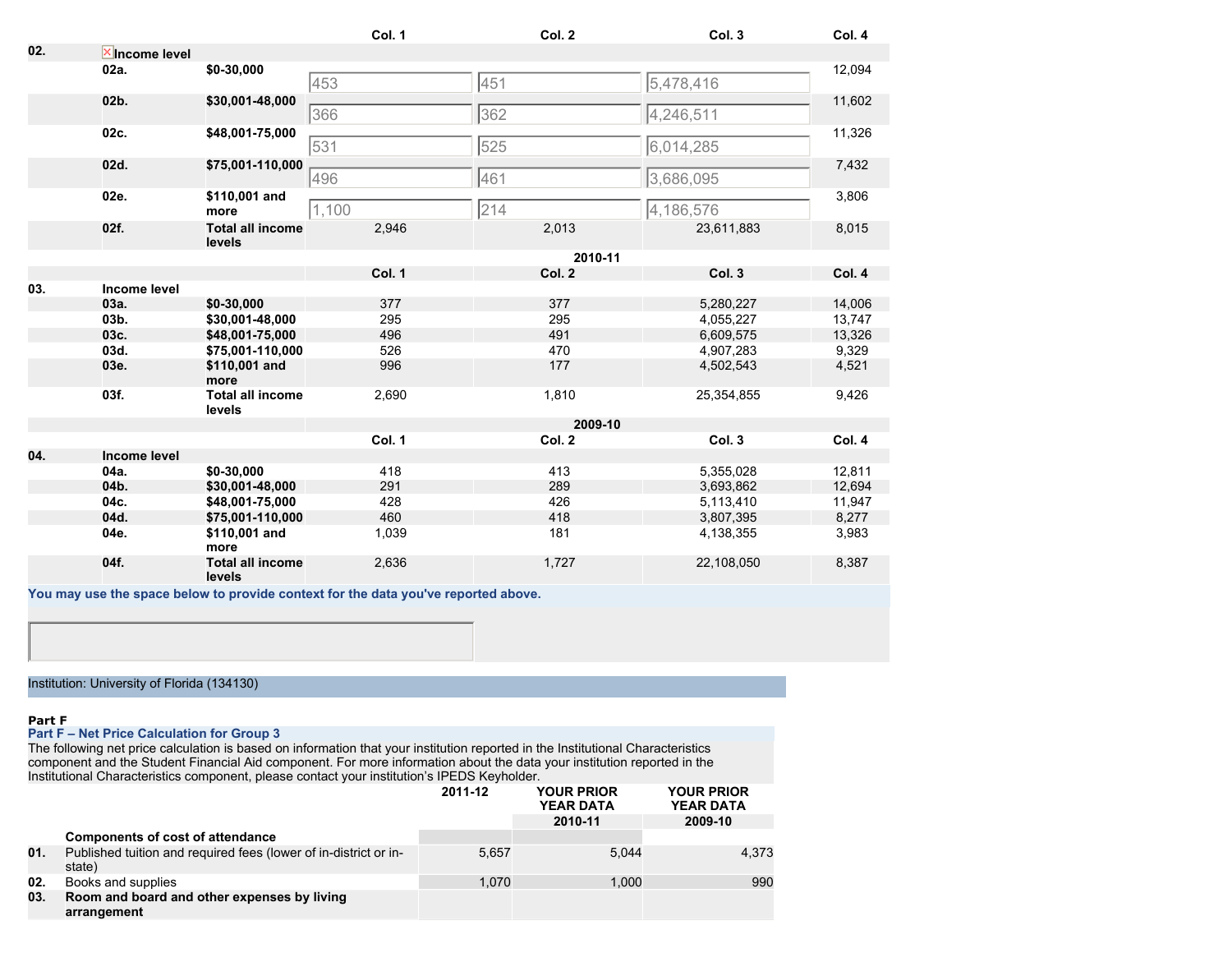|     | 03a.                                                                                                                                                                         | On campus                       | 12,530 | 11,830 | 10,820 |
|-----|------------------------------------------------------------------------------------------------------------------------------------------------------------------------------|---------------------------------|--------|--------|--------|
|     | 03 <sub>b</sub>                                                                                                                                                              | Off-campus (with family)        | 3.730  | 3,190  | 3,320  |
|     | 03c.                                                                                                                                                                         | Off-campus (not with<br>family) | 12,530 | 11,830 | 11,490 |
| 04. | Number of Group 3 students by living arrangement                                                                                                                             |                                 |        |        |        |
|     | 04a.                                                                                                                                                                         | On campus                       | 5,300  | 4,213  | 4,076  |
|     | 04b.                                                                                                                                                                         | Off-campus (with family)        | 60     | 50     | 72     |
|     | 04c.                                                                                                                                                                         | Off-campus (not with<br>family) | 599    | 394    | 471    |
|     | 04d.                                                                                                                                                                         | <b>Unknown</b>                  | 39     | 1.394  | 1,406  |
| 05. | Weighted average for room and board and other<br>expenses by living arrangement (excluding unknown<br>values)<br>See instructions for the formula for this calculation       |                                 | 12,441 | 11,737 | 10,771 |
| 06. | <b>Total cost of attendance</b><br>This value is calculated using the following formula:<br>[F01+F02+F05]                                                                    |                                 | 19,168 | 17,781 | 16.134 |
| 07. | Average amount of grant or scholarship aid awarded to<br>Group 3 students from the following sources: the federal<br>government, state/local government, and the institution |                                 | 5,549  | 6,202  | 5,658  |
| 08. | Average institutional net price for Group 3 students<br>This value is calculated using the following formula: [F06-F07]                                                      |                                 | 13,619 | 11,579 | 10,476 |

As required by the Higher Education Opportunity Act of 2008, these amounts will be posted on the U.S. Department of Education's College Navigator website and used in the U.S. Department of Education's College Affordability and Transparency Lists.

#### **Do you wish to provide additional context notes?**

| Yes |    | No |
|-----|----|----|
|     | m. |    |

 $\bigcap$ 

 $\overline{\mathbb{X}}$  You may use the space below to provide context for these data. These context notes may be posted on the College

**Navigator website and should be written to be understood by students and parents.**

#### Institution: University of Florida (134130)

#### **Part G**

## **Part G – Net Price Calculation for Group 4**

The following net price calculation is based on information that your institution reported in the Institutional Characteristics component and the Student Financial Aid component. For more information about the data your institution reported in the Institutional Characteristics component, please contact your institution's IPEDS Keyholder.

|     |                                                  |                                                                        | 2011-12      | <b>YOUR PRIOR</b><br><b>YEAR DATA</b> | <b>YOUR PRIOR</b><br><b>YEAR DATA</b> |
|-----|--------------------------------------------------|------------------------------------------------------------------------|--------------|---------------------------------------|---------------------------------------|
|     |                                                  |                                                                        |              | 2010-11                               | 2009-10                               |
|     | <b>Components of cost of attendance</b>          |                                                                        |              |                                       |                                       |
| 01. |                                                  | Published tuition and required fees (lower of in-district or in-state) | 5,657        | 5,044                                 | 4,373                                 |
| 02. | Books and supplies                               |                                                                        | 1.070        | 1.000                                 | 990                                   |
| 03. |                                                  | Room and board and other expenses by living arrangement                |              |                                       |                                       |
|     | 03а.                                             | On campus                                                              | 12,530       | 11,830                                | 10,820                                |
|     | 03 <sub>b</sub>                                  | Off-campus (with family)                                               | 3.730        | 3.190                                 | 3,320                                 |
|     | 03c.                                             | Off-campus (not with family)                                           | 12.530       | 11,830                                | 11.490                                |
| 04. | Number of Group 4 students by living arrangement |                                                                        |              |                                       |                                       |
|     | 04a.                                             | On campus                                                              | 2.625        | 2.409                                 | 2,268                                 |
|     | 04b.                                             | Off-campus (with family)                                               | 34           | 28                                    | 56                                    |
|     | 04c.                                             | Off-campus (not with family)                                           | 287          | 253                                   | 309                                   |
|     | 04d.                                             | Unknown                                                                | <sup>0</sup> | $\Omega$                              | 3                                     |
| 05. |                                                  |                                                                        | 12.428       | 11.740                                | 10.739                                |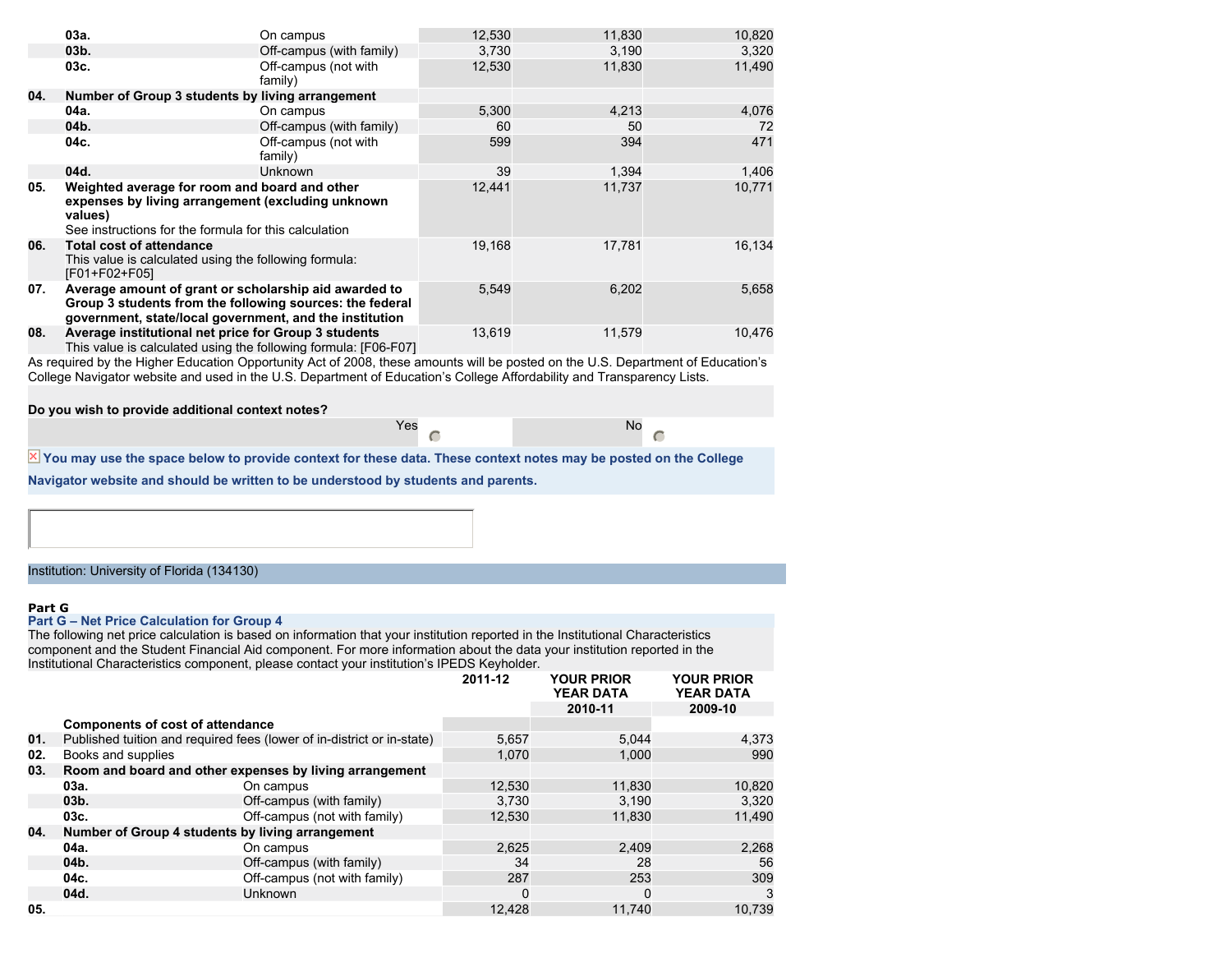|     | living arrangement (excluding unknown values)<br>See instructions for the formula for this calculation                                                                       | Weighted average for room and board and other expenses by       |        |        |        |
|-----|------------------------------------------------------------------------------------------------------------------------------------------------------------------------------|-----------------------------------------------------------------|--------|--------|--------|
| 06. | Total cost of attendance by income level<br>This value is calculated using the following formula:<br>[G01+G02+G05]                                                           |                                                                 | 19,155 | 17,784 | 16,102 |
| 07. | Average amount of grant or scholarship aid awarded to<br>Group 4 students from the following sources: the federal<br>government, state/local government, and the institution |                                                                 | 8,015  | 9,426  | 8,387  |
|     | 07a.                                                                                                                                                                         | \$0-30,000                                                      | 12,094 | 14,006 | 12,811 |
|     | 07b.                                                                                                                                                                         | \$30,001-48,000                                                 | 11,602 | 13,747 | 12,694 |
|     | 07c.                                                                                                                                                                         | \$48,001-75,000                                                 | 11,326 | 13,326 | 11,947 |
|     | 07d.                                                                                                                                                                         | \$75,001-110,000                                                | 7,432  | 9,329  | 8,277  |
|     | 07e.                                                                                                                                                                         | \$110,001 and more                                              | 3,806  | 4,521  | 3,983  |
| 08. | Average institutional net price for Group 4 students                                                                                                                         | This value is calculated using the following formula: [G06-G07] |        |        |        |
|     | 08a.                                                                                                                                                                         | \$0-30,000                                                      | 7,061  | 3,778  | 3,291  |
|     | 08b.                                                                                                                                                                         | \$30,001-48,000                                                 | 7,553  | 4,037  | 3,408  |
|     | 08c.                                                                                                                                                                         | \$48,001-75,000                                                 | 7.829  | 4.458  | 4,155  |
|     | 08d.                                                                                                                                                                         | \$75,001-110,000                                                | 11,723 | 8,455  | 7,825  |
|     | 08e.                                                                                                                                                                         | \$110,001 and more                                              | 15,349 | 13,263 | 12,119 |

As required by the Higher Education Opportunity Act of 2008, these amounts will be posted on the U.S. Department of Education's College Navigator website.

**Do you wish to provide additional context notes?**

| Yes | No |
|-----|----|
|     |    |
|     | ¢  |

 $\overline{X}$  You may use the space below to provide context for these data. These context notes may be posted on the College

**Navigator website and should be written to be understood by students and parents.**

#### Institution: University of Florida (134130)

**Summary**

## **IPEDS Student Financial Aid (SFA) Survey Summary**

IPEDS collects important information regarding your institution. All data reported in IPEDS survey components become available in the IPEDS Data Center and appear as aggregated data in various Department of Education reports. Additionally, some of the reported data appears specifically for your institution through the College Navigator website and is included in your institution's Data Feedback Report (DFR). The purpose of this summary is to provide you an opportunity to view some of the data that, when accepted through the IPEDS quality control process, will appear on the College Navigator website and/or your DFR. College Navigator is updated approximately three months after the data collection period closes and Data Feedback Reports will be available through the ExPT and sent to your institution's CEO in November 2013.

Please review your data for accuracy. If you have questions about the data displayed below after reviewing the data reported on the survey screens, please contact the IPEDS Help Desk at: 1-877-225-2568 or ipedshelp@rti.org.

| Total grant aid received by all undergraduate students     | \$172,687,426                                                                  |
|------------------------------------------------------------|--------------------------------------------------------------------------------|
| Number of undergraduate students who received a Pell Grant | 10,587                                                                         |
| Percentage of FTFT students receiving any financial aid    | 98%                                                                            |
|                                                            |                                                                                |
|                                                            | Average amount of<br>grant aid received by<br>students receiving grant<br>type |